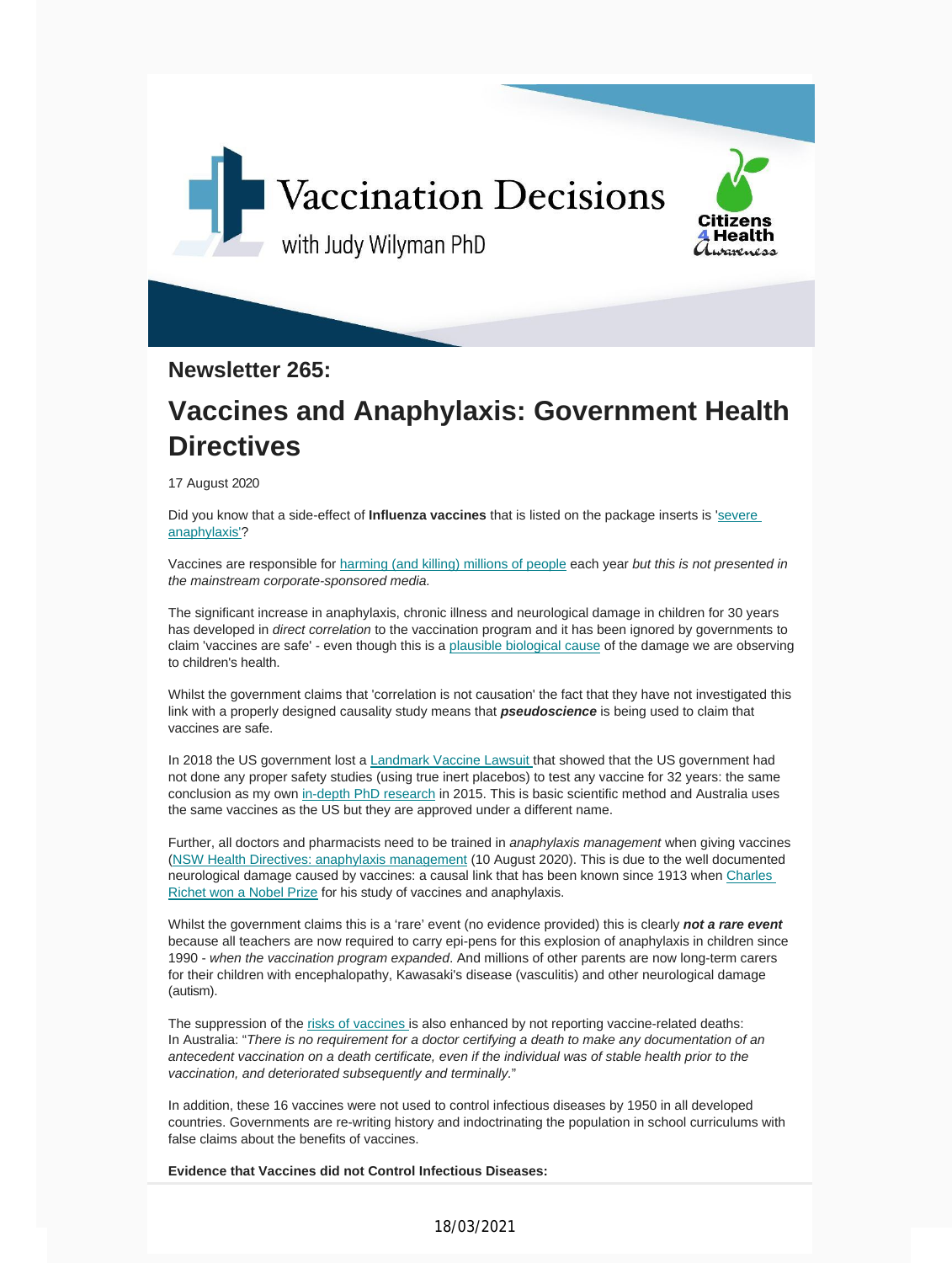- 1. Here is the graph demonstrating the decline in all [infectious](https://vaccinationdecisions.us8.list-manage.com/track/click?u=f20605fde3732e41929f4a3f2&id=0ded8f2a57&e=6b3f8c9022) diseases in Australia (and all other developed nations) by 1950 – *before vaccines were developed* (Greg Beattie 2011).
- 2. Here are the comments from all the prominent public health officials of the 20th century that concluded the deaths to all [infectious](https://vaccinationdecisions.us8.list-manage.com/track/click?u=f20605fde3732e41929f4a3f2&id=7c5585e73a&e=6b3f8c9022) diseases declined *before* mass vaccination campaigns were implemented in Australia.
- 3. Here is a link to the summary of my PhD that demonstrates that the government's claims about the benefits of vaccines have been made by ignoring this scientific evidence and by not investigating the plausible correlation between the increase in chronic illness in children and the expanding vaccination program from 199[0-2020.](https://vaccinationdecisions.us8.list-manage.com/track/click?u=f20605fde3732e41929f4a3f2&id=c7b8dc05dd&e=6b3f8c9022) This is called *undone science* and this lack of [scientific](https://vaccinationdecisions.us8.list-manage.com/track/click?u=f20605fde3732e41929f4a3f2&id=f244f2c68a&e=6b3f8c9022) e[vidence](https://vaccinationdecisions.us8.list-manage.com/track/click?u=f20605fde3732e41929f4a3f2&id=f244f2c68a&e=6b3f8c9022) for the benefits and risks of vaccines is a serious risk to human health. This undone science is described in my PhD thesis and my book 'Vaccination: Australia's Loss of Health Freedom'.

It is clear that VAE's *are not rare* because **anaphylaxis** in children has **significantly increased** in a direct correlation to the increased use of vaccines in the government schedule.

The only surprise here is that the [government](https://vaccinationdecisions.us8.list-manage.com/track/click?u=f20605fde3732e41929f4a3f2&id=e607267c34&e=6b3f8c9022) claims that *vaccine reactions are rare* and it has ignored the causal link between vaccines and this neurological damage that is skyrocketing in children - along with **vasculitis** (Kawasaki's Disease), **autism** and other serious chronic ill[nesses/cancers.](https://vaccinationdecisions.us8.list-manage.com/track/click?u=f20605fde3732e41929f4a3f2&id=3aeb8c02d6&e=6b3f8c9022) Yet these diseases have been documented as AE's to vaccines for 70 years on the package inserts for vaccines

Government *"health"* policies are only addressing disease epidemics caused by infectious agents diseases for which a *vaccine can be developed* to produce billions of dollars in profit for vaccine companies. The public interest of 'health' is not the priority otherwise the public would not be censored from vaccination debates and dismissed as 'anti-vaxxers' for wanting to maintain our right to fully informed choice in all medications.

The 'anti-vaccination' label is a strategy that is used by the corporate media to promote industry interests (vaccines) in government policies *and not the pubic interest of health.*

Vaccine reactions **are not rare** and governments have known for many decades that anaphylaxis and severe neurological damage/death is caused in many people due to the effects of vaccines on *their individual genetics.*

It is a crime against humanity that the Australian government removed *religious, philosophical and conscientious objection* to vaccination **in 2015** when it mandated the childhood schedule of 16 vaccines in social services policies. It also removed many of the known contraindications to vaccines (that were known for decades) that result from our *family history and individual genetics.* That is, they arbitrarily reduced the medical exemptions to vaccination.

The Australian government needs to be accountable for the **pseudoscience** that it is using to claim that combining 16 vaccines in children is 'safe and effective' when many parents have now become long-term carers for their children.

## **Resources**

1. The World Health Organisation admits 'Coronavirus Vaccines don't Work'.

2. A renowned Italian Scientist states "COVID19 virus is genetically [engineered](https://vaccinationdecisions.us8.list-manage.com/track/click?u=f20605fde3732e41929f4a3f2&id=d52a5e3e03&e=6b3f8c9022) and 'effective vaccine unlikely'.

- 3. American Doctors address COVID19 Mi[sinformation](https://vaccinationdecisions.us8.list-manage.com/track/click?u=f20605fde3732e41929f4a3f2&id=ef372362a5&e=6b3f8c9022) Banned on Youtube.
- 4. [Unmask](https://vaccinationdecisions.us8.list-manage.com/track/click?u=f20605fde3732e41929f4a3f2&id=ef372362a5&e=6b3f8c9022)ing the Masks Agenda Making Sense of the Madness
- 5. Join a [whistleblower](https://vaccinationdecisions.us8.list-manage.com/track/click?u=f20605fde3732e41929f4a3f2&id=31b899119b&e=6b3f8c9022) complaint against the Australian Health Practitioners Regulatory Authority
- (AHPRA) for muzzling the information that [doctors](https://vaccinationdecisions.us8.list-manage.com/track/click?u=f20605fde3732e41929f4a3f2&id=3bcbc0df8d&e=6b3f8c9022) can provide on vaccines.
- 6. The Great Economic Reset The Davos Report (21-24 [January](https://vaccinationdecisions.us8.list-manage.com/track/click?u=f20605fde3732e41929f4a3f2&id=253d11155c&e=6b3f8c9022) 2020)
- 7. The [COV](https://vaccinationdecisions.us8.list-manage.com/track/click?u=f20605fde3732e41929f4a3f2&id=253d11155c&e=6b3f8c9022)ID Shady Bunch (2 mins) Lies, Tyranny and Corruption
- 8. The International Tribunal for Natural Justice [Emergency](https://vaccinationdecisions.us8.list-manage.com/track/click?u=f20605fde3732e41929f4a3f2&id=a7e59c3e78&e=6b3f8c9022) COVID19 Hearing Number 7

9. Join a class action to [oppose](https://vaccinationdecisions.us8.list-manage.com/track/click?u=f20605fde3732e41929f4a3f2&id=940fb31585&e=6b3f8c9022) the mandatory flu vaccine required to enter aged-care facilities and for some employment.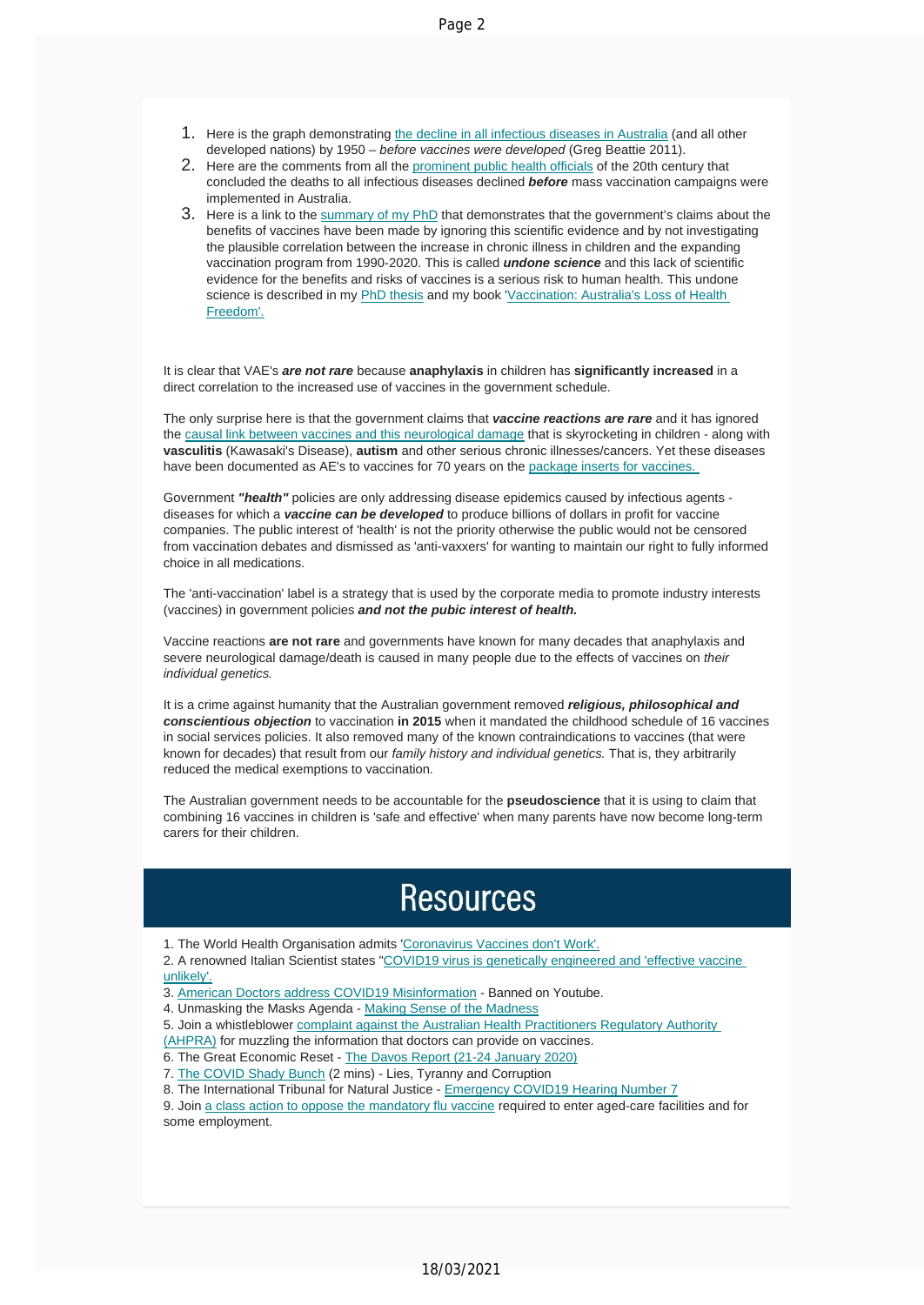## About Dr. Judy Wilyman PhD

I have been studying the vaccination topic both formally and informally since 1993 when I vaccinated my first child. Like most people questioning vaccines, I have not come from an anti-vaccination position and the debate is not about pro or anti-vaccination. It is about safety, efficacy and necessity for each [vaccine](https://vaccinationdecisions.us8.list-manage.com/track/click?u=f20605fde3732e41929f4a3f2&id=3615a29820&e=6b3f8c9022) on the schedule. Are they all safe? And are they all effective and necessary?

In 2015 I completed a PhD at the University of Wollongong answering these questions.

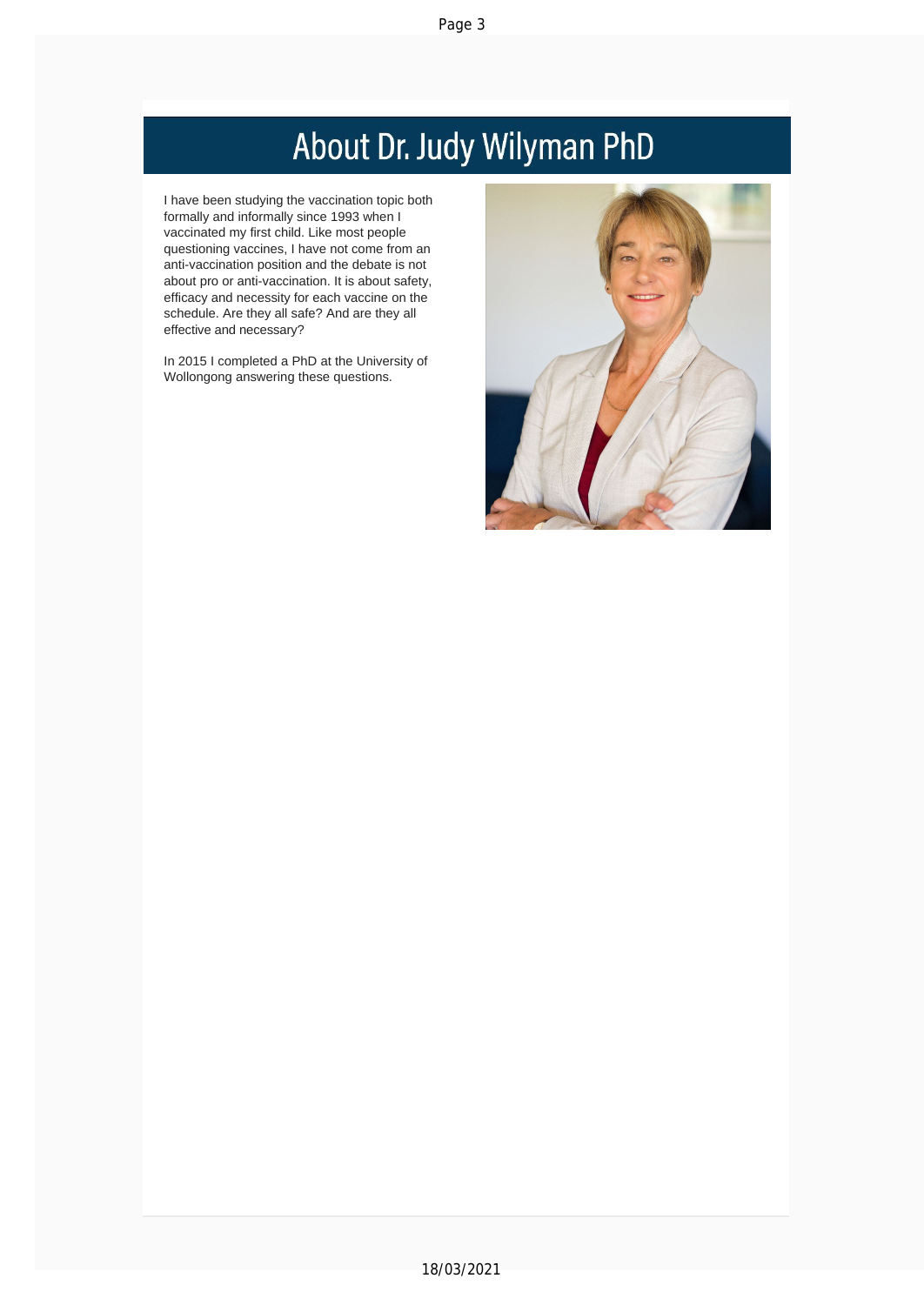Page 4

My thesis is titled 'A critical analysis of the Australian Government's rationale for its vaccination policy'. In Chapter 7, I present a discussion of the claims made by the government about the safety and efficacy of vaccines that are not supported by scientific evidence.

Bachelor of Science, University of NSW

Diploma of Education (Science), University of Wollongong

Master of Science [\(Population](https://vaccinationdecisions.us8.list-manage.com/track/click?u=f20605fde3732e41929f4a3f2&id=69588e1266&e=6b3f8c9022) Health), Faculty of Health Sciences, School of Public Health, University of Wollongong.

PhD in: A critical analysis of the Australian government's rationale for its vaccination policy' (the science, politics and ethics of [Australia's](https://vaccinationdecisions.us8.list-manage.com/track/click?u=f20605fde3732e41929f4a3f2&id=903ad94cf9&e=6b3f8c9022) vaccination policies), UOW School of Humanities and Social Inquiry. Website: Vaccination Decisions

## **Supporting Public Interest Research**

I would like to thank everyone who has supported my research and newsletters over the last 5-10 years. If you have appreciated this unfunded independent research and debate of children's health I hope you will consider a \$5 [donation](https://vaccinationdecisions.us8.list-manage.com/track/click?u=f20605fde3732e41929f4a3f2&id=1c37ac3b7f&e=6b3f8c9022) for the up-keep of my website and continuation of my voluntary newsletters.

Only funded research is promoted to the public and universities do not promote student research. Hence the need for my website and newsletters to promote my independent research that is in the public interest.

My website Vaccination [Decisions](https://vaccinationdecisions.us8.list-manage.com/track/click?u=f20605fde3732e41929f4a3f2&id=b67d45c019&e=6b3f8c9022) became necessary because the University of Wollongong is not [required](https://vaccinationdecisions.us8.list-manage.com/track/click?u=f20605fde3732e41929f4a3f2&id=7d32a23fa8&e=6b3f8c9022) to rectify the academic record to the public when [organised](https://vaccinationdecisions.us8.list-manage.com/track/click?u=f20605fde3732e41929f4a3f2&id=7d32a23fa8&e=6b3f8c9022) lobby group activists, such as **Australian Skeptic Inc / SAVN**, **Friends of Science in Medicine (FoSM)** and other activists from the powerful industry-medical complex provide false information about my university research in the mainstream media.

Additionally, my book - [Vaccination:](https://vaccinationdecisions.us8.list-manage.com/track/click?u=f20605fde3732e41929f4a3f2&id=2b8f79205a&e=6b3f8c9022) Australia's Loss of Health Freedom - is now available. This book describes the history of the control of infectious diseases in Australia with an added chapter on the strategies that have been used to remove health freedom in Australia.

The Australian government NCIRS (the vaccine research and surveillance unit) has attempted to denigrate my research because I have shown that children's health has significantly declined as the Australian government added vaccines to the vaccination program. Peter McIntyre and Margaret Burgess are the founding directors of the NCIRS and they did not investigate this link. Here is my rebuttal of the false information these government vaccine advisors have provided about my research in the Vaccine journal - 3 years after my PhD research was published. The two other authors of this paper (Leask and Wiley were also NCIRS researchers) - Judy Wilyman's response to Peter McIntyre a[nd](https://vaccinationdecisions.us8.list-manage.com/track/click?u=f20605fde3732e41929f4a3f2&id=d31ffe2d7d&e=6b3f8c9022) Margaret [Burgess's](https://vaccinationdecisions.us8.list-manage.com/track/click?u=f20605fde3732e41929f4a3f2&id=d31ffe2d7d&e=6b3f8c9022) Vaccine article that attempts to [discredit](https://vaccinationdecisions.us8.list-manage.com/track/click?u=f20605fde3732e41929f4a3f2&id=d31ffe2d7d&e=6b3f8c9022) my PhD.